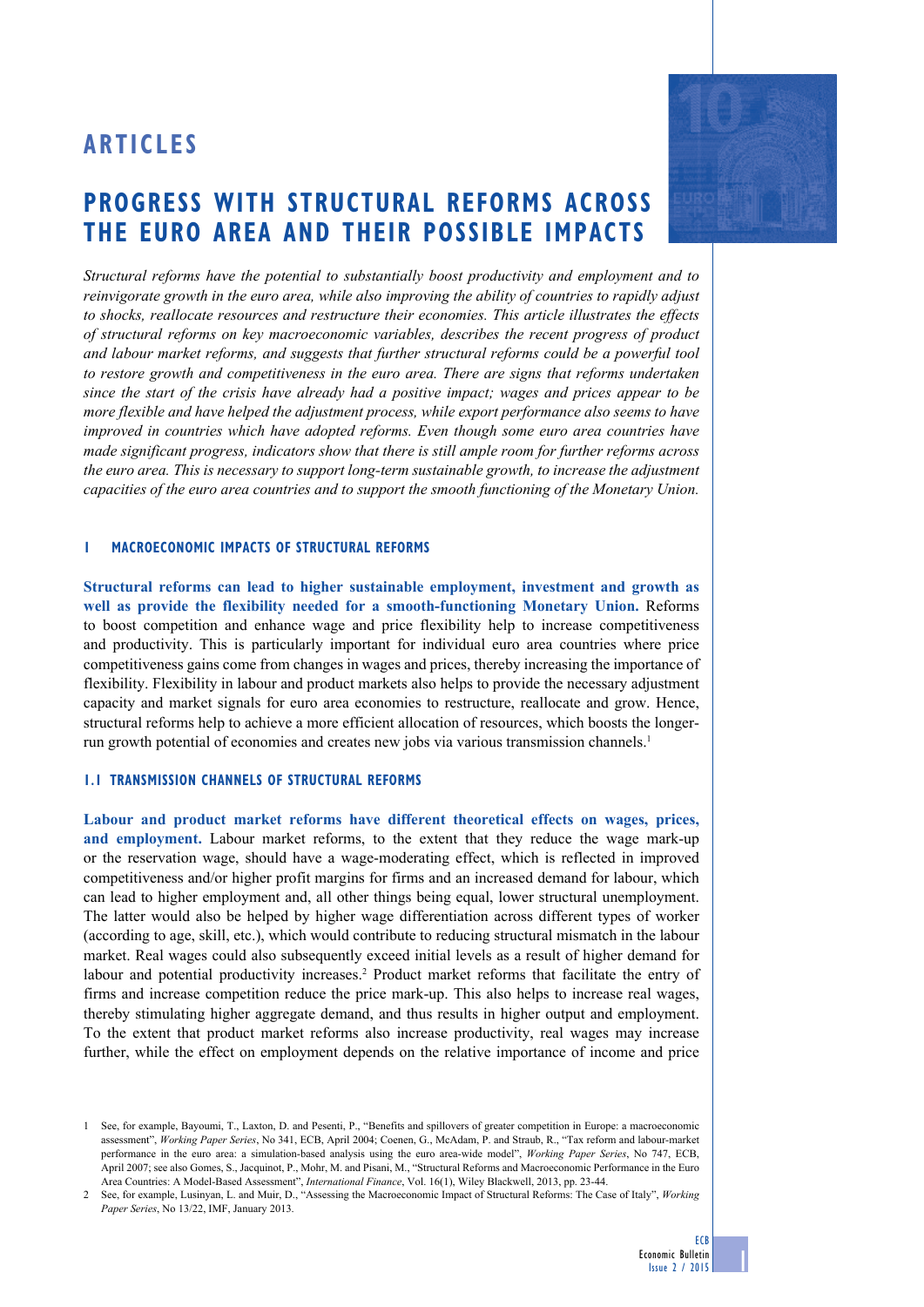effects.3 The overwhelming majority of studies support the view that labour and product market reforms have a positive effect on employment. Concerning real wages, results are less uniform; while product market reforms are generally associated with higher real wages, the effects of labour market and other structural reforms depend on the specific nature of the reform.4

**Product market and labour market reforms are likely to raise investment.** This occurs via two main channels. First, because the initial wage-moderating effect of labour market reforms is reflected in a higher profit margin, firms have additional funds to invest and a higher return to capital. Employment increases, not only as a result of higher investment but also as a result of wage moderation. Consequently, consumption tends to rise in the long run, providing additional incentives for investment owing to expected higher (future) demand. Second, product market reforms that facilitate entry and competition tend to reduce price mark-ups and thereby increase both real wages and demand, thus stimulating investment.<sup>5</sup> Evidence shows that labour and product market reforms have positive effects on investment. These findings are underpinned by simulating the results of structural reforms in the euro area using the EAGLE model (see Box 1). According to the model estimates, the output increase would largely be a result of higher investment.

- 3 Empirical evidence suggests that permanent productivity increases lead to a fall in employment. See Gali, J., "Technology, Employment, and the Business Cycle: Do Technology Shocks Explain Aggregate Fluctuations?", *American Economic Review*, Vol. 89, No 1, American Economic Association, March 1999, pp. 249-271.
- 4 For instance, lowering tax wedges in the euro area could boost not only hours worked but also real wages. See, for example, Coenen et al., op. cit. This positive impact is not observed in the case of conventional labour market reforms such as reductions in the minimum wage, lower unemployment benefits or a move from industry to firm-level wage bargaining. See also Krebs, T. and Scheffel, M., "Macroeconomic evaluation of labour market reform in Germany", *Working Paper Series*, No 13/42, IMF, February 2013.
- 5 A third channel is the direct impact of reforms on productivity, which could boost investment as the return to capital increases. See Griffith, R., Harrison, R. and Simpson, H., "Product Market Reform and Innovation in the EU", *The Scandinavian Journal of Economics*, No 112, April 2010, pp. 389–415. It should be noted that increased competition lowers profit margins, which may reduce investment by the incumbent firms in the sector. This effect tends to be dominated by the investment-increasing effects. See Alesina, A., Ardagna, S., Nicoletti, G. and Schiantarelli, F., "Regulation and Investment", *Journal of the European Economic Association*, Vol. 3, Issue 4, June 2005, pp. 791-825.

## **Box 1**

#### **Macroeconomic effects of structural reforms: an EAGLE-based assessment**

**A quantitative assessment of the macroeconomic effects of structural reforms is an integral part of the overall policy analysis.** To this end, formal model-based simulations are widely employed. In this Box, the Euro Area and Global Economy (EAGLE)<sup>1</sup> model is used to analyse the macroeconomic effects of structural reforms. In the EAGLE model households supply labour services and set their wages in monopolistically competitive markets by charging a mark-up over their marginal rate of substitution between hours worked and consumption. Similarly, firms set prices on their differentiated goods by charging a mark-up over their marginal cost of production. The wage and output price mark-ups reflect the level of monopolistic powers in the economy

1 EAGLE is a large-scale calibrated multi-country micro-founded model. Explicit micro-foundations enable the identification of structural parameters and the proper analysis of the impact of structural changes, while the general equilibrium framework allows the effects of the behaviour of households and firms to be appropriately taken into account. In its benchmark version, the EAGLE comprises four regions: the United States, rest of the world (ROW) and two euro area regions, that is, a specific euro area country and the rest of the euro area. The euro area regions are subject to a common monetary policy which reacts to a weighted average of the regional inflation rate and output. In terms of its theoretical foundation, EAGLE is similar to the New Area-Wide Model (see Gomes, S., Jacquinot, P. and Pisani, M., "The EAGLE. A model for policy analysis of macroeconomic interdependence in the euro area", *Economic Modelling*, Vol. 29(5), Elsevier, 2012, pp.1686-714).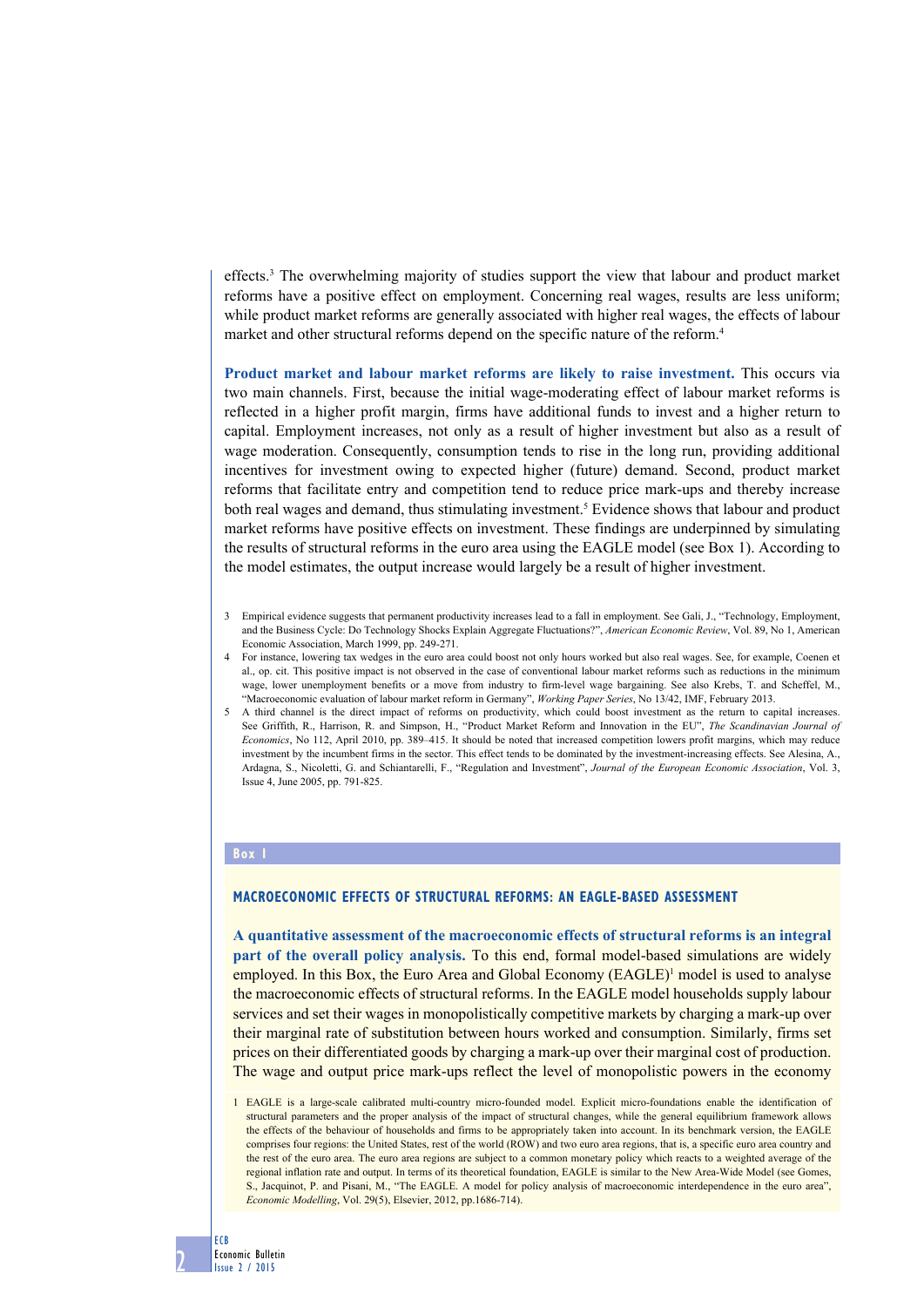Progress with structural reforms across the euro area and their possible impacts

and result in sub-optimal levels of labour utilization and production. Thus, in the context of this modelling framework, the implications of competition-enhancing reforms can be investigated by analysing the effects of a reduction in mark-ups. Overall, the simulations suggest that structural reforms can significantly increase GDP growth, even in the short term.

**Structural reforms can be implemented in a variety of ways, which may have diverse macroeconomic impacts.** For illustrative purposes, in what follows, three alternative service sector reform scenarios are considered: $2(1)$  unilateral policy implementation in one large euro area country ("*benchmark*"); (2) coordinated policy implementation ("*euro area-wide reforms*"); and (3) unilateral policy implementation in the large euro area country of service sector reform combined with labour market reform ("*combined with labour market reforms*"). In the simulations below the reforms are implemented via a hypothetical permanent reduction in the non-tradable sector price mark-up and the economy-wide wage mark-up by 10 percentage points and 7.5 percentage points respectively, gradually over two years. The specific size of the shocks ensures that both types of reform have roughly the same long-term impact on GDP. The simulation results are displayed in the chart below.

**simulated impact of structural measures on reforming euro area country under alternative** 



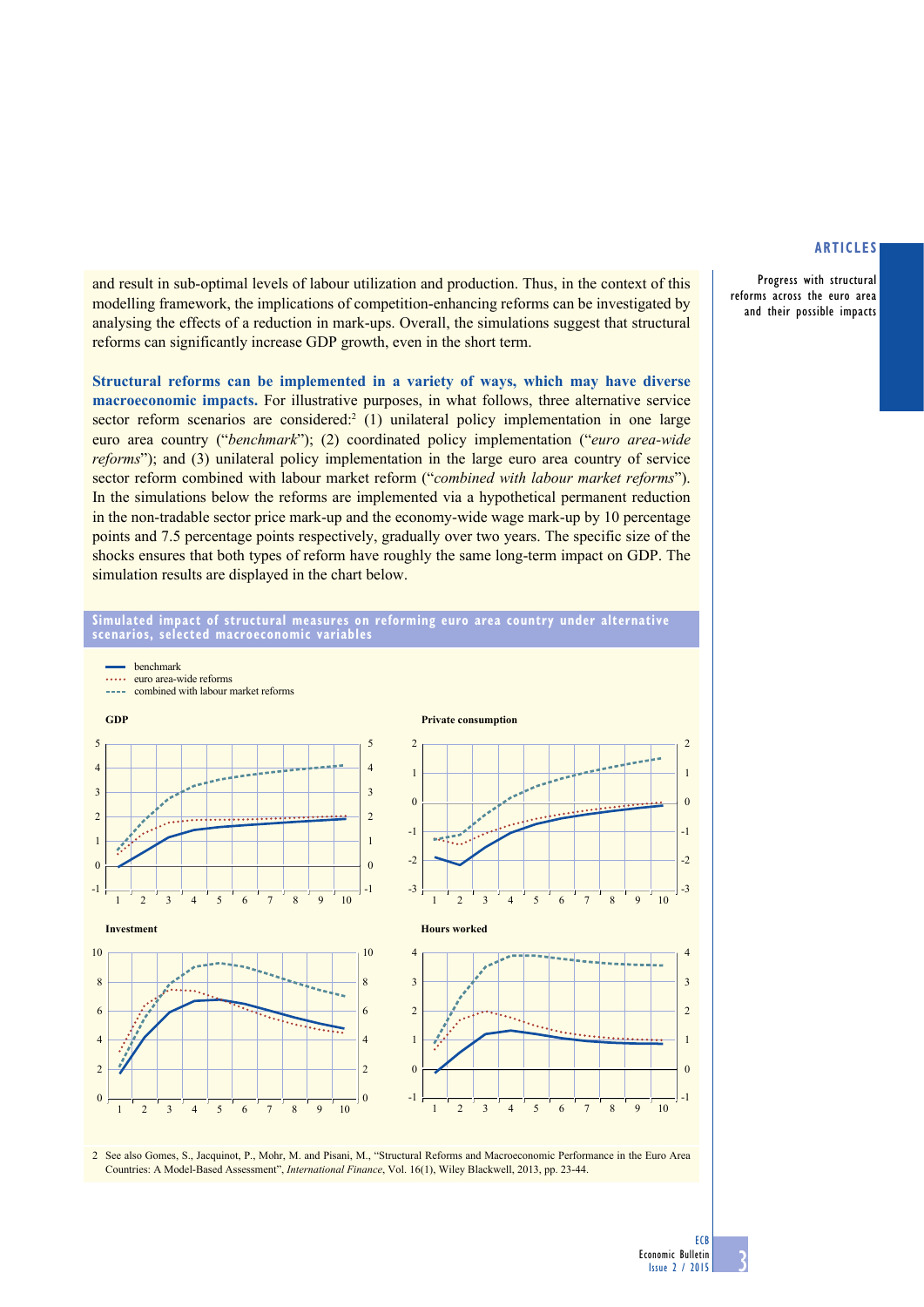#### **simulated impact of structural measures on reforming euro area country under alternative scenarios, selected macroeconomic variables (cont'd)**



Note: The chart depicts percentage deviations from the baseline over a ten-year horizon (but percentage point deviations for consumption inflation, real interest rate and trade balance-to-GDP ratio).

Economic Bulletin Issue 2 / 2015

ECB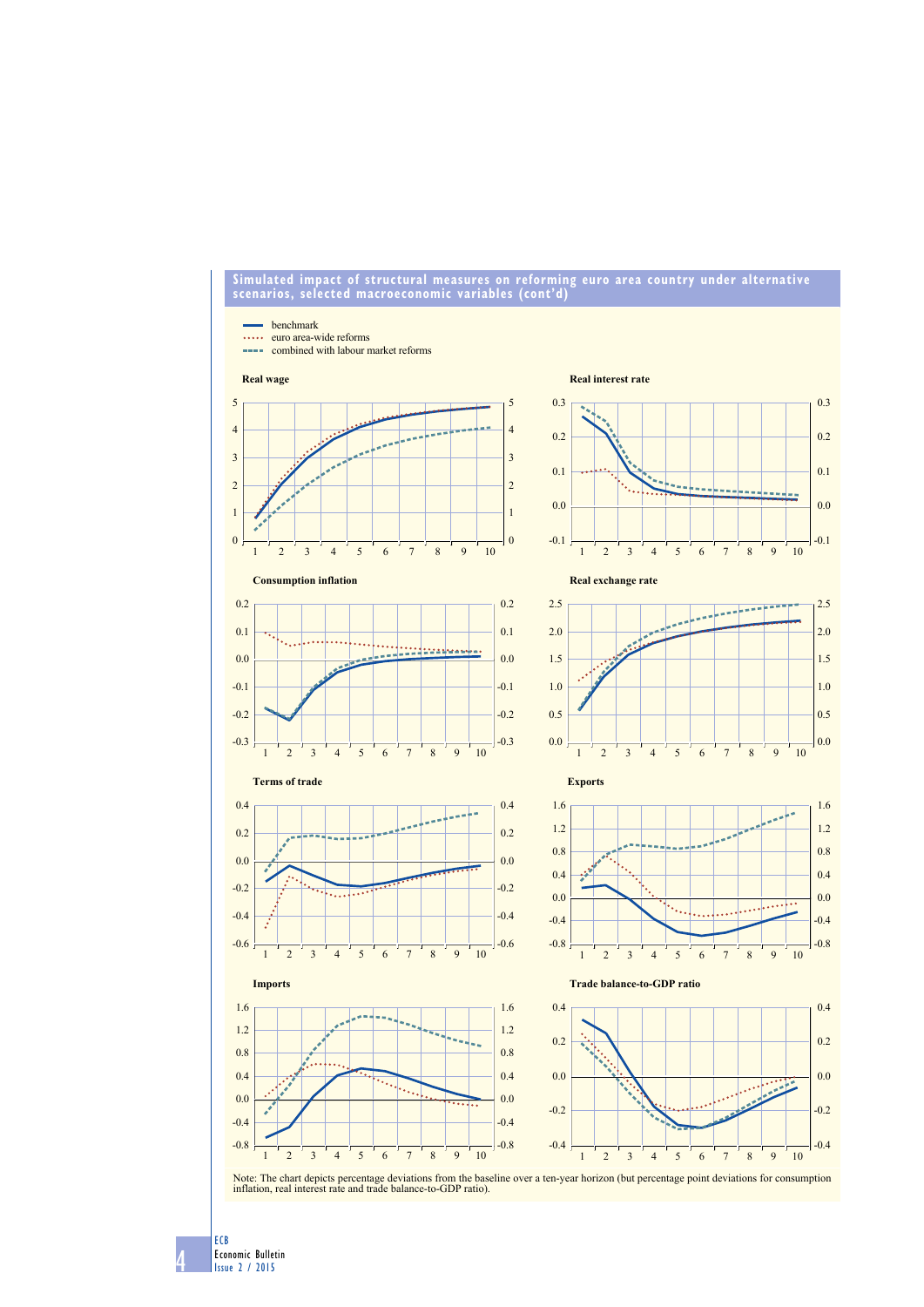Progress with structural reforms across the euro area and their possible impacts

**The unilateral implementation of service sector reform may lead to transitional economic costs for some components of GDP, such as consumption, while investment rises in the short run.** For the *benchmark case*, service sector reform leads to a delayed pick-up in domestic output and substantial downward pressure on inflation in the short run. Following the positive permanent supply-side shock, households anticipate reductions in prices of services, leading to lower domestic inflation and a higher domestic real interest rate. As a result, consumption drops in the short run. By contrast, in anticipation of higher future production levels over the longer term, firms boost investment demand and gradually accumulate capital. This increases their labour demand, pushing up real wages. Overall, the external trade balance initially rises as domestic demand decreases. In the medium run, it stays below its equilibrium level, as aggregate demand increases. The country's real exchange rate depreciates over time to absorb the increased supply.

**Coordinated policy implementation, through positive cross-border spillover effects and stronger adjustment in the nominal exchange rate of the euro, means that the benefits of the reforms are felt more quickly.** *Euro area-wide reforms* support domestic output as the entire euro area now grows at the same pace. This extra gain in economic activity is mainly driven by trade (exports are growing much faster), eliminates the downward pressure on inflation and results in a more favourable domestic real interest rate evolution. As a consequence, the decrease in domestic consumption is also smaller compared to the benchmark scenario. In the short term, this reduction in consumption combined with the expansion of exports results in an initial trade surplus, although this is smaller compared to the benchmark case as reforms are now implemented at the euro area level. When reforms gradually kick in and euro area aggregate demand increases, the trade balance moves below its equilibrium level and leads to stronger real exchange rate depreciation. In the long run, the cross-border spillover effects are estimated to be positive, albeit quite limited. Consequently, the long-term effect on the domestic economy when reforms are simultaneously implemented in all euro area countries is similar to the benchmark case.

**The implementation of service sector reform jointly with labour market reform allows faster and more balanced economic expansion.** When service sector reform is *combined with labour market reform* the rise in economic activity is significantly accelerated, while downward pressure on inflation remains strong. Labour market reform pushes down wages by increasing labour supply. The higher domestic real interest rate weakens domestic demand during the initial stages, but output rises in the first year. At the same time, competition in the labour market boosts labour supply and lowers real wages, which motivates firms in both non-tradable and tradable sectors to increase labour demand. As a result, employment rises, contributing positively to domestic demand over the medium run. Driven by strong competitiveness gains and large positive spillover effects from the country under reform to the rest of the euro area, domestic exports rise substantially. In comparison to the benchmark case, the terms of trade deteriorate, reflecting lower prices of tradable goods. Import demand increases in line with higher domestic income. Consequently, improvement in the trade balance in the short run is weaker than in the benchmark case. The long-term impact on the economy is significantly stronger. The most noticeable exception is real wages, which increase by less than in the benchmark case. The GDP response is twice as large as in the benchmark case, driven by labour market reform, which contributes to a proportionately greater response in consumption, employment and foreign trade flows.

**ECB**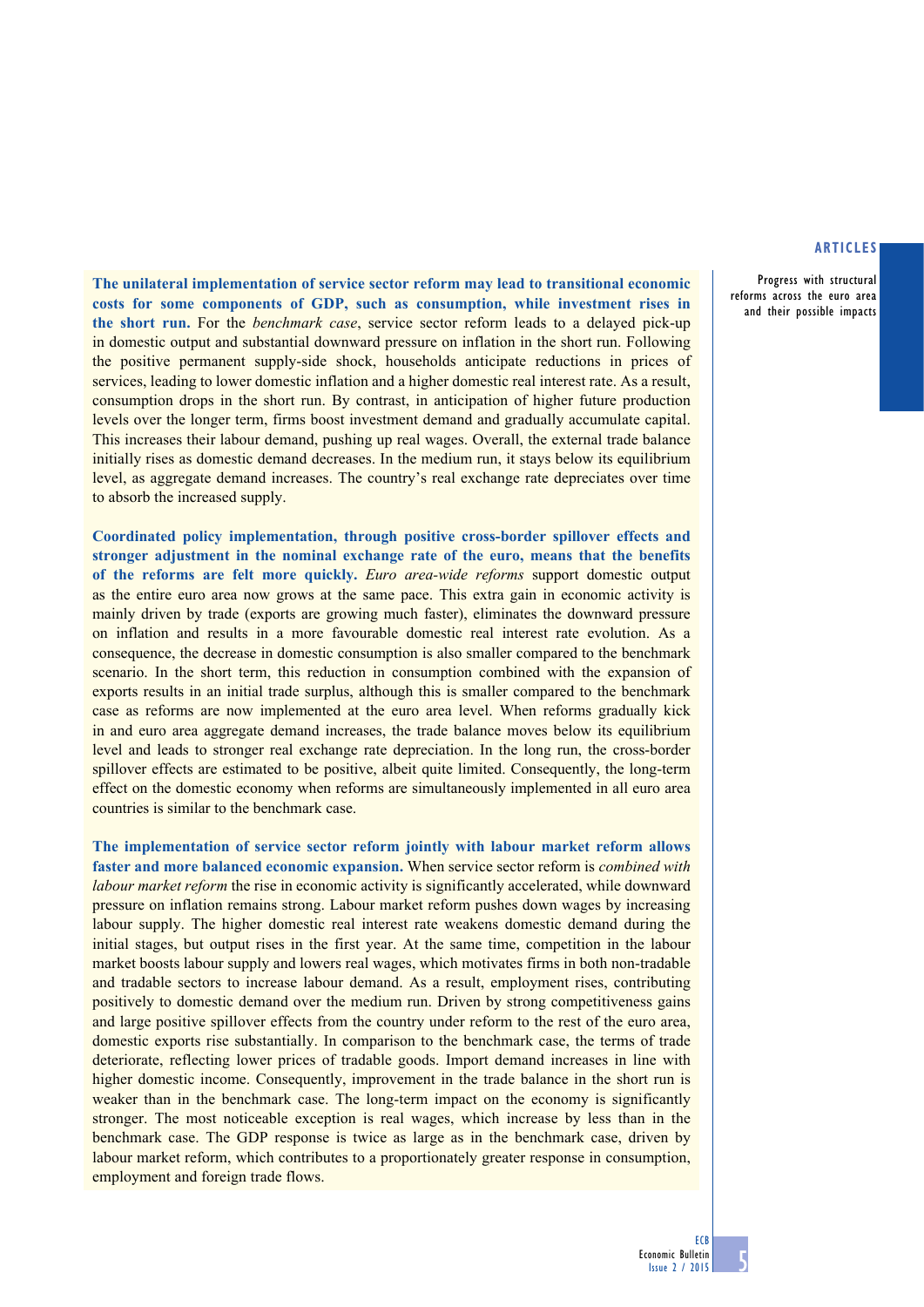#### **1.2 Implementation design aspects of structural reforms**

**If reforms are properly targeted and implemented, the short-term benefits can significantly outweigh any potential short-term costs, while longer-term impacts are positive.** Labour market and service sector reforms may have transitional costs, as they can potentially induce a temporary decline in some components of GDP, such as consumption. For instance, measures which increase product market competition may lead to the exit of incumbent firms, which could temporarily lead to lower private consumption, lower output and higher unemployment in the affected sector. However, as new firms enter the market and the industry as a whole becomes more efficient, firms tend to increase investment and employment and production expands beyond initial levels. Similarly, making it easier to hire and lay off workers could temporarily lead to lower employment in the period immediately after the reform. However, it also enables firms to restructure faster, boosting competitiveness and increasing investment and, ultimately, employment.<sup>6</sup> Also, expectations of higher future incomes, along with rapid positive financial market reactions to reforms, can bring forward the expected positive growth effects on GDP to the short run and significantly outweigh any transitional costs.

**Coordinated labour and product market reforms usually have greater macroeconomic effects than stand-alone reforms (see Box 1).** To reap the benefits of such coordination, product and labour market reforms should complement rather than substitute each other. Several authors

point to the fact that packaging reforms together induces faster short-run adjustments and minimizes or even eliminates short-run costs relative to implementing individual reforms. The impacts reported by Anderson et al. are an illustrative example of the general results from the literature. Chart 1 shows the simulated impacts of possible reforms in all euro area countries over both the short and the long run mainly via reducing mark-ups and increasing labour market productivity. For each of the euro area countries, the simulations model the impact of closing roughly 50% of the gap with the Organisation for Economic Co-operation and Development's (OECD) frontier cases in labour and product market policies. Chart 1 shows that reforms could substantially boost growth in the long run, the impact being stronger when product market reforms are implemented jointly with labour market reforms (rather than separately). In addition, the positive impacts of reforms on GDP can already be observed in the first year.

6

ECB

Economic Bulletin Issue 2 / 2015



6 See Hobza, A. and Mourre, G., "Quantifying the potential macroeconomic effects of the Europe 2020 Strategy: stylised scenarios", *European Economy* - *Economic Papers*, No 424, DG ECFIN, European Commission, 2010, which shows the positive dynamics for the EU, and Anderson, D., Barkbu, B., Lusinyan, L. and Muir, D., "Assessing the Gains from Structural Reforms for Jobs and Growth", *Jobs and Growth: Supporting the European Recovery*, IMF, 2013, which shows the positive short-run GDP dynamics for the euro area.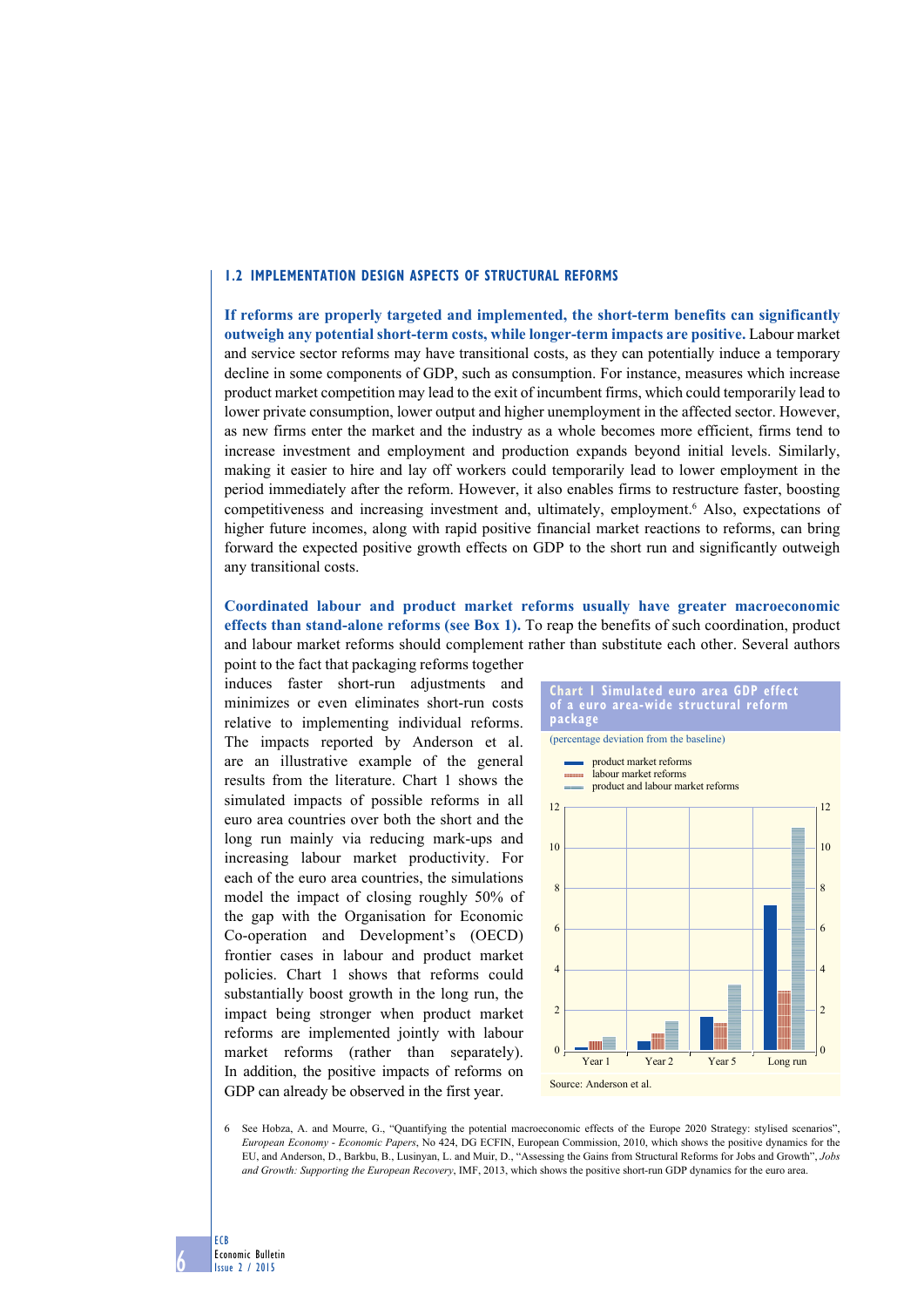Progress with structural reforms across the euro area and their possible impacts

**The sequencing of reforms is important.** Starting with product market deregulation can raise employment and real wages and thereby complement subsequent labour market reforms.<sup>7</sup> Some authors show that implementing reforms faster produces better short-run and long-run outcomes than gradual implementation, as frontloading reforms can lead to a quicker adjustment of wages and prices and a more rapid rebound in growth and job creation.<sup>8</sup>

**The initial degree of market regulation seems to influence the effectiveness of reforms.** The more regulated the market initially, the higher the positive impact of reforms will be in the long run. Some authors report that reforms in the non-traded (service) sector yield the largest gains because the degree of competition in this sector is relatively low.9

**There is no consensus on the impact of the state of the business cycle on reform success.** Several papers show that in times of weak demand some labour market reforms may be less beneficial or may even have negative effects, while other studies demonstrate that the position in the business cycle has no bearing on the success of reforms.<sup>10</sup>

**The strength of confidence channels, which support the positive effects of structural reforms, crucially depends on the credibility of the reforms.** If reforms lack credibility, their impact will not be as large in comparison to a situation in which economic agents have full confidence in the announced reform package from the outset. Anderson et al. demonstrate that if the credibility of the reform package is only gradually built up, its impact on growth will be smaller in the shorter term. Accordingly, the positive effects of reforms can be more pronounced, manifest themselves more rapidly and last longer if they are credible.

**Structural reforms can also be undertaken when monetary policy is constrained by the zero lower bound (ZLB).** Based on the theoretical literature, the real interest rate usually increases when structural reforms are implemented owing to the downward impact of reforms on price levels. This may cause private consumption to fall over the short run, because forward-looking consumers readjust their consumption and saving patterns.11 According to those models, the response of the real interest rate tends to be more significant when the ZLB is binding, reinforcing this channel. However, other studies have found that the implications of the ZLB can be overcome via strongly operating confidence effects and the investment channel, particularly if supported by an immediate positive response by stock markets in anticipation of the future benefits of reforms.12 It is important to note that monetary policy also has non-conventional measures at its disposal to provide further monetary accommodation even if the ZLB for interest rates is binding.

<sup>7</sup> See, for example, Blanchard, O. and Giavazzi, F., "Macroeconomic Effects of Regulation and Deregulation in Goods and Labor Markets", *Quarterly Journal of Economics*, Vol. 118, No 3, August 2003, pp. 879-907.

<sup>8</sup> For a discussion of this, see Blanchard, O.J., Froot, K.A. and Sachs, J.D. (eds.), *The Transition in Eastern Europe*, University of Chicago Press, 1994.

<sup>9</sup> See, for example, Everaert, A. and Schule, W., "Structural Reforms in the Euro Area: Economic Impact and Role of Synchronization across Markets and Countries", *Working Paper Series*, No 06/137, IMF, 2006.

<sup>10</sup> See, for example, Tompson, W., *The Political Economy of Reform: Lessons from Pensions, Product Market and Labour Markets in Ten OECD Countries*, OECD Publishing, 2009.

<sup>11</sup> For a discussion of this, see Eggertsson, G., Ferrero, A. and Raffo, A., "Can Structural Reforms Help Europe?", *Journal of Monetary Economics*, Vol. 61, Elsevier, January 2014, pp. 2-22.

<sup>12</sup> See Fernández-Villaverde, J., "Discussion of 'Can Structural Reforms Help Europe?' by Gauti Eggertsson, Andrea Ferrero and Andrea Raffo", *Journal of Monetary Economics*, Elsevier, 2013, or Vogel, L., "Structural reforms at the zero bound?", *European Economy - Economic Papers*, No 537, DG ECFIN, European Commission, November 2014, for the most recent findings.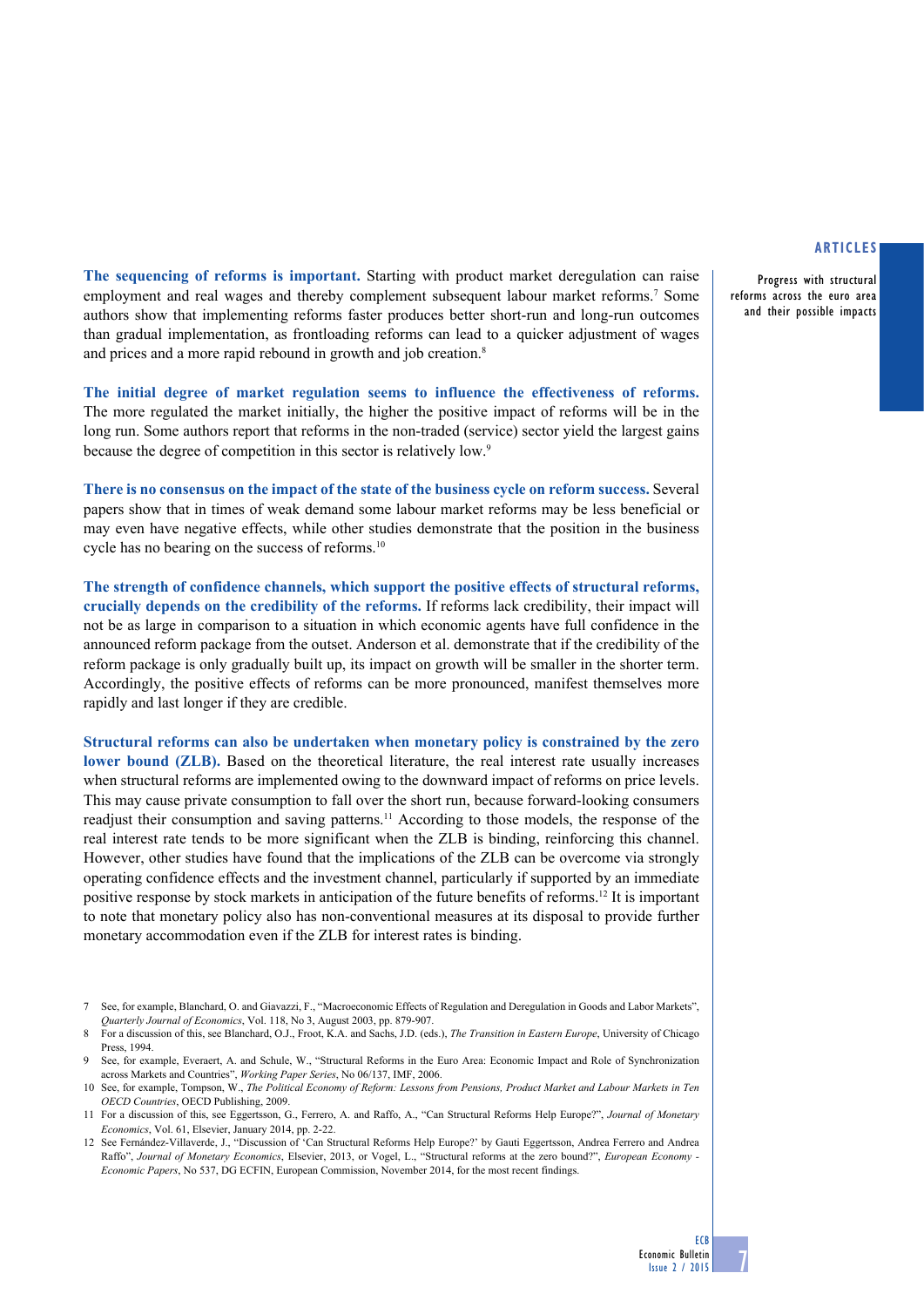#### **2 STructural reforms in the euro area during the crisis**

**Euro area countries adopted a wide spectrum of structural measures in response to the economic crisis and the financial market turmoil.** Reform efforts were mainly concentrated in countries under stress (see Box 2) facing strong macroeconomic imbalances and vulnerabilities. Areas covered by the measures ranged from labour, product and financial markets to trade and fiscal policy, with the aim of making economies more flexible and resilient and ultimately increasing sustainable growth and restoring employment creation.

#### **Box 2**

# **Impacts of structural reforms in stressed euro area countries**

**Since the financial crisis, stressed euro area countries have implemented a number of structural reforms with initial results suggesting substantial gains in terms of output.** The aim of this Box is to shed some light on the possible quantitative impact of structural reforms on key macroeconomic variables in a selected group of stressed euro area countries.<sup>1</sup>

**A number of structural reforms were implemented in Greece.** The IMF2 estimates that policies which close roughly half the gap in product and labour markets with the rest of the euro area – which seems to be what Greece achieved during the crisis according to changes in the OECD's product market regulation (PMR) and employment protection legislation (EPL) indicators – could raise real GDP by about 4% after five years and by 10% in the long run. A study by the Foundation for Economic and Industrial Research, $<sup>3</sup>$  which also uses the Global</sup> Integrated Monetary and Fiscal (GIMF) model, suggests similarly significant effects on output, employment, productivity and competitiveness in the long run.

**A wide range of structural reforms support recovery in Ireland.** The Irish Government Economic and Evaluation Service (IGEES),<sup>4</sup> for example, estimates that a range of reforms in the areas of tax policy, access to finance, competition policy, wage competitiveness, labour market activation and human capital could result in a permanent increase of 1.3% in the level of GDP by 2020 relative to the baseline forecast. Additionally, 26,000 jobs relative to the baseline could be added.

In Italy, further reforms are crucial to enhancing the output potential. Several studies<sup>5</sup> on the possible impacts of potential structural reforms are available. In the case of significant labour and product market reforms, which would align Italy with "best practices", GDP could increase by more than 10% in the long run. Implementing both reforms simultaneously could yield even higher gains in GDP.

- 3 Foundation for Economic & Industrial Research, "Assessing the Macroeconomic Impact of Structural Reforms in Greece", 2014.
- 4 "Quantification of the Economic Impacts of Selected Structural Reforms in Ireland", *IGEES Working Paper*, July 2014.
- 5 For a summary of studies on the impacts of structural reforms on the Italian economy, see "OECD Economic Surveys: Italy 2013", OECD Publishing, 2013.

<sup>1</sup> The total impact has not been fully captured yet by the data or respective models. Another caveat, which is particularly relevant for stressed countries, is that it is difficult to differentiate between fiscal measures and purely structural measures, because they are implemented simultaneously in many cases. With these caveats in mind, preliminary evidence suggests that substantial gains in terms of output can be attributed to structural reforms.

<sup>2</sup> IMF Country Report No 13/155, June 2013.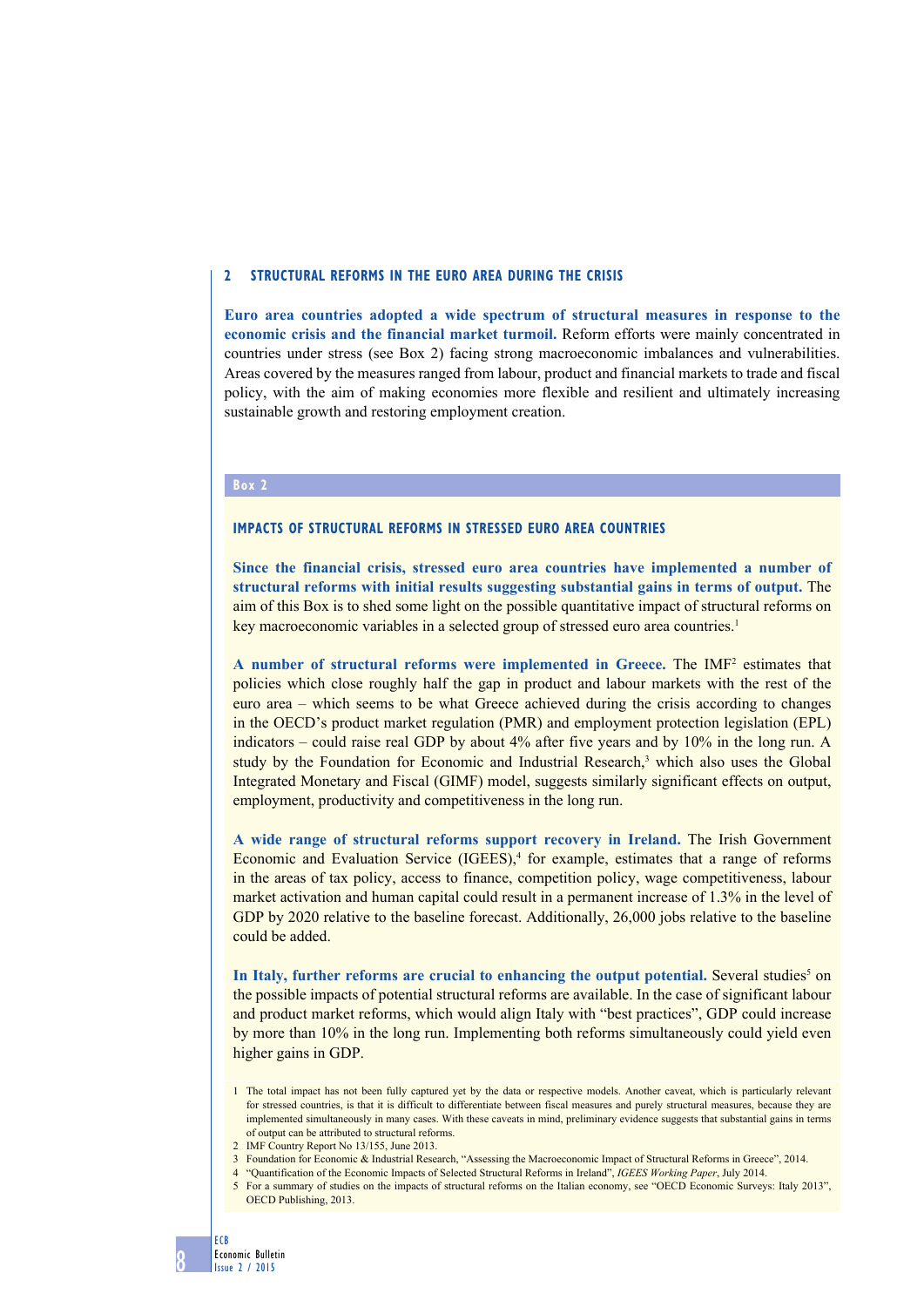**In Portugal, the 2009-13 reforms have already raised the levels of productivity and potential**  GDP. According to OECD estimates,<sup>6</sup> the reforms will have resulted in a 3.5% increase in these variables by 2020. Further analysis by the OECD suggests that were Portugal to move to best practice among OECD countries in various areas of product market regulation, this would yield an additional increase in the level of GDP of 5.5% by 2020.7

In Spain, the main benefits seem to have derived from the 2012 labour market reform. A study by the OECD, ${}^{8}$  for example, shows that up until the second quarter of 2013 50% of the observed drop in unit labour costs and at least 25,000 new permanent contracts per month mainly in the small firms segment can be attributed to this reform. The 2012 labour market reform crucially included a move toward firm-level bargaining and changes to dismissal legislation. In this context, a separate analysis by the Banco de España<sup>9</sup> indicates that the residuals from a regression of wages on prices, unemployment, and productivity have been declining since 2008. This suggests that the labour market reforms implemented over this period are also potentially reflected in wage moderation beyond what is caused by productivity, price and business cycle developments.

**Significant gains for stressed euro area countries have also been made in the area of product market reforms.** The European Commission estimates that the EU's Services Directive and the business environment reforms implemented up until mid-2013 have boosted labour productivity in the sectors affected by the Directive by around 4.3%, 5.7%, 7% and almost 9% in Portugal, Spain, Italy and Greece, respectively.<sup>10</sup>

- 6 "Portugal: Reforming the State to promote growth", *Better Policies Series*, OECD Publishing, May 2013.
- 7 "Portugal: Deepening structural reform to support growth and competitiveness", *Better Policies Series*, OECD Publishing, July 2014.
- 8 "The 2012 Labour Market Reform in Spain: A Preliminary Assessment", OECD Publishing, June 2014.
- 9 Izquierdo, M., Lacuesta, A. and Puente, S., "The 2012 labour reform: an initial analysis of some of its effects on the labour market", *Economic Bulletin*, Banco de España, September 2013.

10 "Market Reforms at Work in Italy, Spain, Portugal and Greece", *European Economy*, 5/2014, DG ECFIN, European Commission; in addition, Varga, J., Werner, R. and in 't Veld, J., in "Growth Effects of Structural Reforms in Southern Europe: The case of Greece, Italy, Spain and Portugal", *European Economy* - *Economic Papers*, No 511, DG ECFIN, European Commission, December 2013, identify education and tax reforms as the most promising areas for structural policy intervention and confirm that structural reforms yield significant economic gains in the medium and long run.

**A number of countries have introduced labour market reforms to increase labour market flexibility and boost employment.** Labour market flexibility has been increased by reducing severance payments, streamlining the administrative procedures for the termination of open-ended contracts, facilitating alternative employment dispute resolutions and introducing a faster dedicated judiciary track. At the same time, in those countries where the degree of labour market segmentation was particularly high and therefore detrimental to productivity, reductions in excessive employment protection for permanent workers have often been combined with stricter criteria for the use of temporary contracts. A number of countries have taken measures to reduce the tax wedge and to revise wage-setting mechanisms towards giving more prominence to firm-level bargaining relative to economy-wide collective agreements.

**Pension market reforms to build more sustainable pension systems and to increase labour supply have also been implemented.** Major reforms in pensions increased statutory retirement ages, while pension benefits were reduced in order to improve the sustainability of pension systems while also increasing labour supply and thereby raising potential output.<sup>13</sup>

Progress with structural reforms across the euro area and their possible impacts

ECB

<sup>13</sup> See the article entitled "The impact of the economic crisis on euro area labour markets", *Monthly Bulletin*, ECB, October 2014. See also "Euro area labour markets and the crisis", *Occasional Paper Series*, No 138, ECB, October 2012, which shows that pension market reforms led to an increase in employment and participation.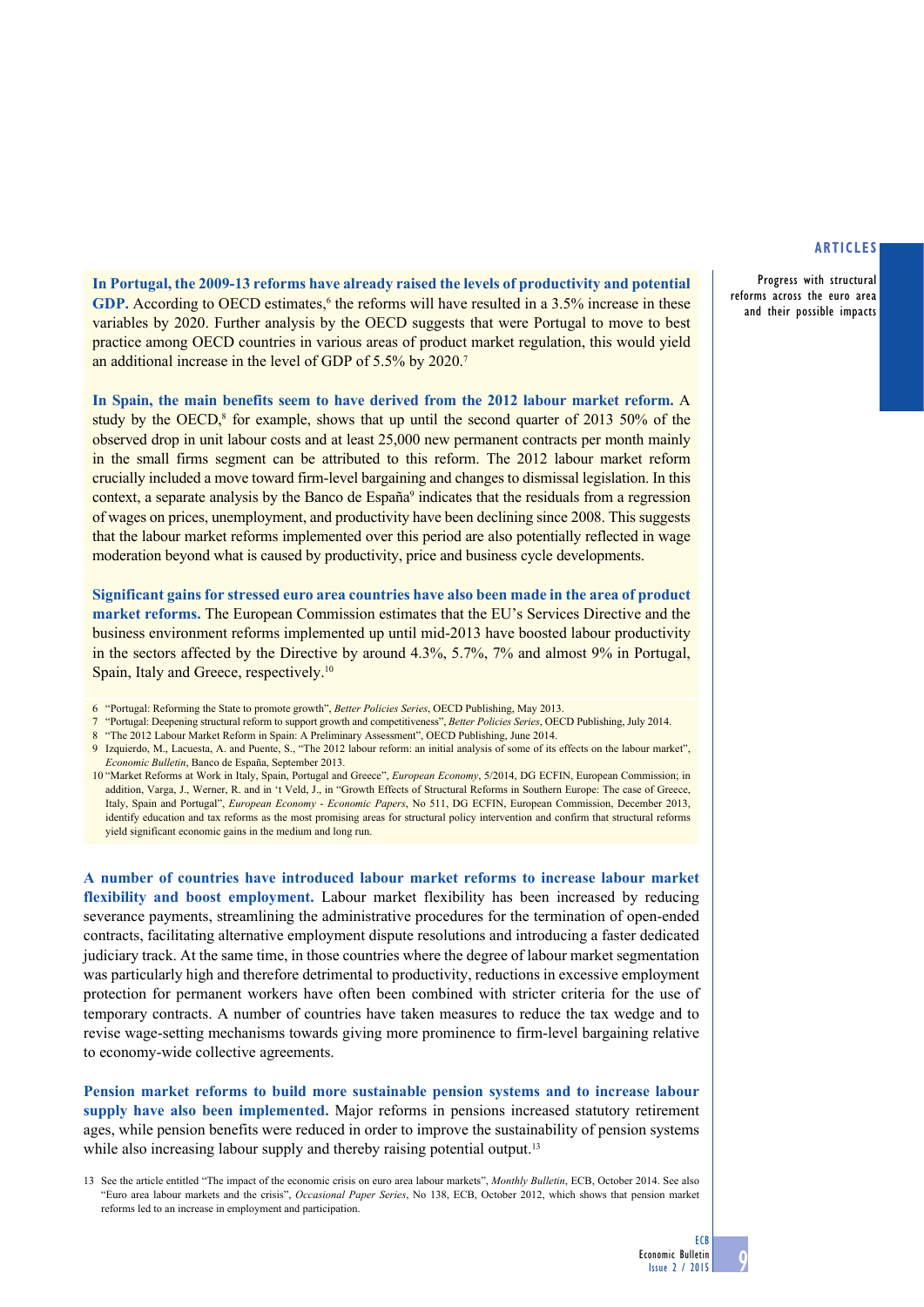**Progress with product market reforms has also been notable.** Measures have been adopted in some euro area countries to reduce the administrative burden involved in setting up a new business, to improve firms' access to finance and to improve competition in sheltered sectors. Regulations regarding market entry have been revised in the energy, professional services and transport sectors in many countries. A number of product market reforms have also been initiated in the context of strengthening the EU Single Market.

**The pace of reform implementation has slowed down recently, despite emerging evidence highlighting the beneficial effects of significant reforms implemented since 2008.** The product market regulation (PMR) and employment protection legislation (EPL) indicators calculated by the OECD show that reform implementation was significant, particularly in the stressed countries, between 2008 and 2013. Evidence on the impact of structural reforms implemented up to 2013 suggests that measures have started to deliver along various dimensions, ranging from productivity increases, export performance, and possibly increased responsiveness of inflation to economic activity (see Boxes 2 and 3). However, the pace of reform has recently slowed.

**Ample space for potential reforms in the euro area remains, although there is substantial heterogeneity across countries.** The PMR and EPL indicators both reveal substantial cross-country heterogeneity in the euro area and confirm that the distance to the frontier of the most flexible OECD country is still substantial (see Charts 2 and 3). Although the PMR and EPL indicators do not capture all the factors which may affect regulation, they provide a reasonable indication of rigidities that can be compared across countries.





Notes: Countries ordered by rank in 2013. Synthetic indicators of the strictness of the regulation of product markets (e.g. state control, barriers to entrepreneurship, trade and investment, etc.). A higher value means stricter regulation. The frontier is the best performer in the OECD, namely, the Netherlands. The euro area average consists of countries which are members of the OECD and for which values are available.

Notes: Countries ordered by rank in 2013. Synthetic indicators of the strictness of the regulation of labour markets (e.g. notice periods, severance payments, use of temporary contracts). A higher value means stricter regulation. The frontier is the best performer in the OECD, namely, the United States. The euro area average consists of countries which are members of the OECD and for which values are available.

10 ECB Economic Bulletin Issue 2 / 2015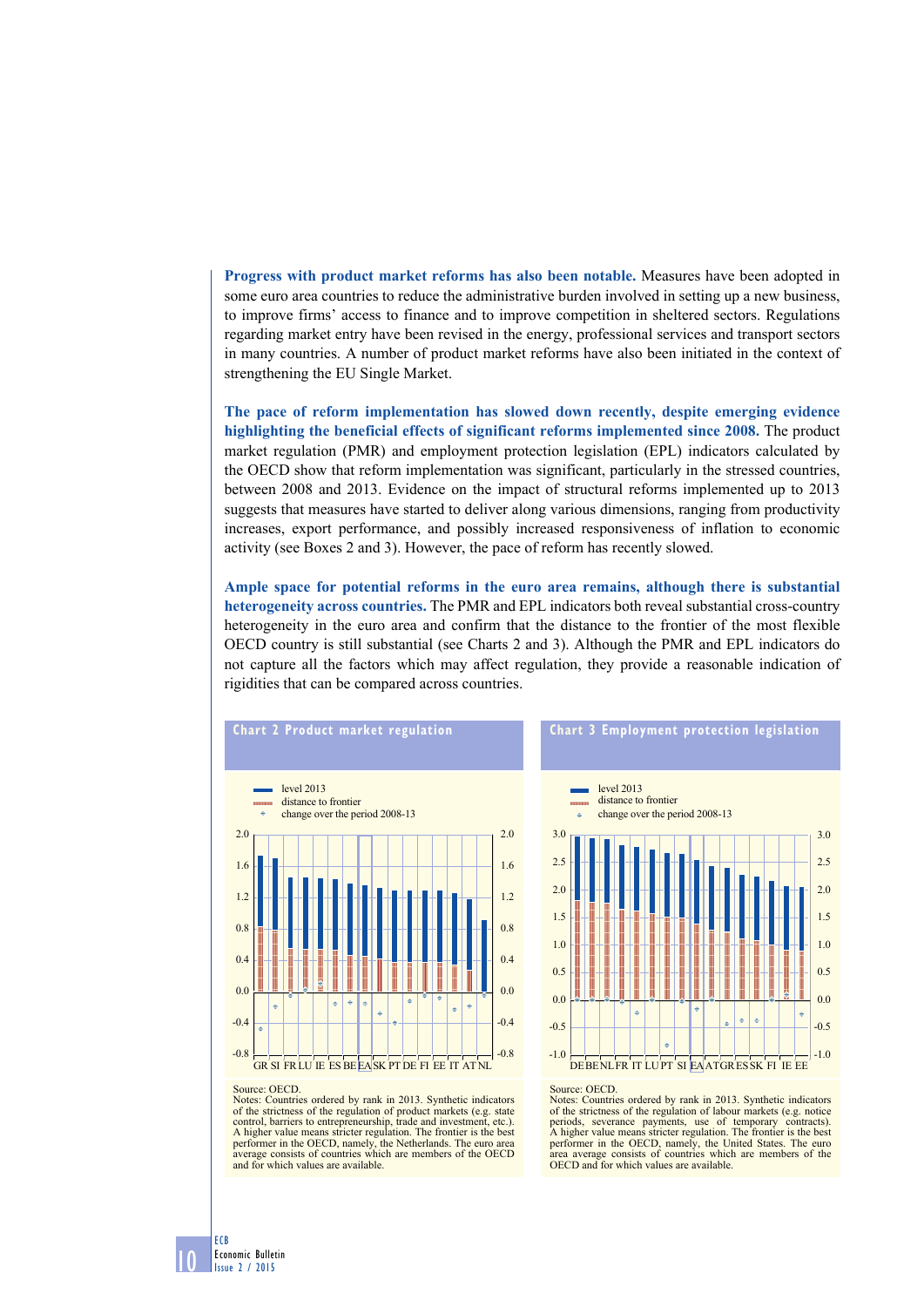Progress with structural reforms across the euro area and their possible impacts

### **Early evidence of structural reforms at work in the euro area**

**Euro area countries which have implemented structural reforms appear to have improved their export performance.** Based on data for the period from 2008 to 2013, those countries tend to show better "underlying" export performance compared to countries which implemented fewer reforms over this period.<sup>1</sup> This is well reflected in the strong positive correlation between underlying export performance and structural reforms, where the latter are measured by the change in the OECD's employment protection legislation and product market regulation indicators (see Chart A). The measure of export performance is based on Gaulier et al.<sup>2</sup> and excludes the change in export market share growth which is due to specialisation in fast-growing geographical areas or sectors. It thus captures the underlying export performance driven by price and non-price competitiveness developments, the main channels through which structural reforms affect exports. Model-based simulations for product and labour market reforms – illustrated as gradual decreases in price and wage mark-ups – in a small euro area country using the EAGLE model support the empirical findings from Chart A (see Box 1).<sup>3</sup>



**Box 3**









Sources: Eurostat and ECB calculations.

1) The Phillips curve relates de-meaned annualised quarterly growth rates of the HICP excluding energy and food (seasonally adjusted) to its first two lags and the first lag of the output gap. The coefficients and the log of the error variances evolve as random walks without drift and are estimated using Bayesian methods. The slope is the coefficient of the output gap."Constant coefficient" refers to the estimates of a constant coefficient model based on the 1996-2014 sample.

- 1 Two main caveats to this analysis are noteworthy. First, the analysis is only available for exports of goods. While this limits the scope of the exercise, there is no reason to believe that structural reforms affect goods and services exports in a substantially different way. Second, the measurement of export performance is based on the intensive margin of trade only.
- 2 Gaulier, G., Santoni, G., Taglioni, D. and Zignago, S., "In the wake of the global crisis: evidence from a new quarterly database of export competitiveness," *Policy Research Working Paper Series*, No 6733, The World Bank, 2013.
- 3 See the *Monthly Bulletin* article entitled "Country adjustment in the euro area: where do we stand?", ECB, May 2013.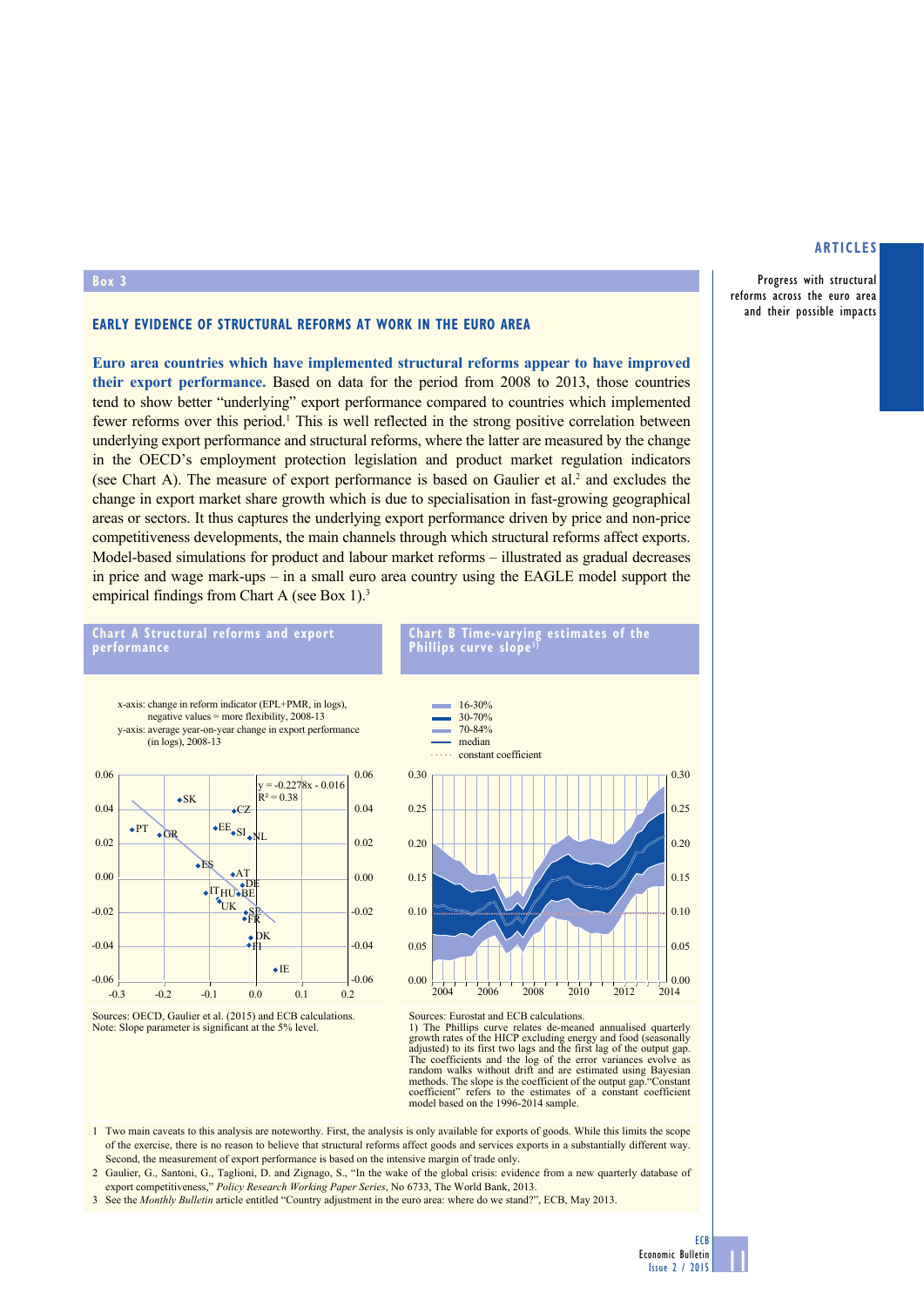**Structural reforms might also have affected inflation dynamics in the euro area.** Such an impact can occur through increased flexibility of prices and wages, which can render inflation more responsive to economic activity. This is consistent with empirical results which show an increase in the estimated slope of the Phillips curve for the euro area in recent years (see Chart B). An analysis of wage developments also indicates an increasing responsiveness of wages to unemployment as the crisis becomes more protracted, possibly suggesting that labour market reforms are starting to make wages more flexible in some euro area countries.<sup>4,5</sup>

# **3 further reform needs in the euro area**

**Structural reforms should be a matter of priority for euro area countries.** Further reforms would not only benefit the countries implementing them, but would also support the euro area recovery and strengthen the monetary policy transmission mechanism.

**Reforms which directly address bottlenecks and barriers to entry to increase the ease of doing business are of key importance.** Chart 4 shows that in a majority of euro area countries the business environment remains unfriendly and could be substantially improved. Indeed, several euro area countries remain far from the frontier and well below the top ranking countries in the world, with only one euro area country among the top ten. Reducing costs associated with starting a business and decreasing regulatory barriers to firm entry would significantly improve the business environment.



Source: World Bank.

Notes: Countries ordered by distance to frontier in 2014. The 2014 score measures the gap between a particular economy's performance and best practice. Zero represents the lowest performance and 100 represents the frontier (measured by the highest ranking country). No<br>value for Malta prior to 2013 is available. EA reflects the simple average across the respective country's position in the overall 2014 ease of doing business index.

12 Economic Bulletin Issue 2 / 2015

ECB

<sup>4</sup> Nominal wage rigidities seem to have declined as the crisis has become more protracted, perhaps indicating that recent labour market reforms are putting downward pressure on wages (see "Comparisons and contrasts of the impact of the crisis on euro area labour markets", *Occasional Paper Series*, No 159, ECB, February 2015).

<sup>5</sup> Several caveats are associated with the estimation of a reduced-form Phillips curve. Since there is no agreed upon functional form of the Phillips curve, results might be sensitive to the chosen specification and estimation method.